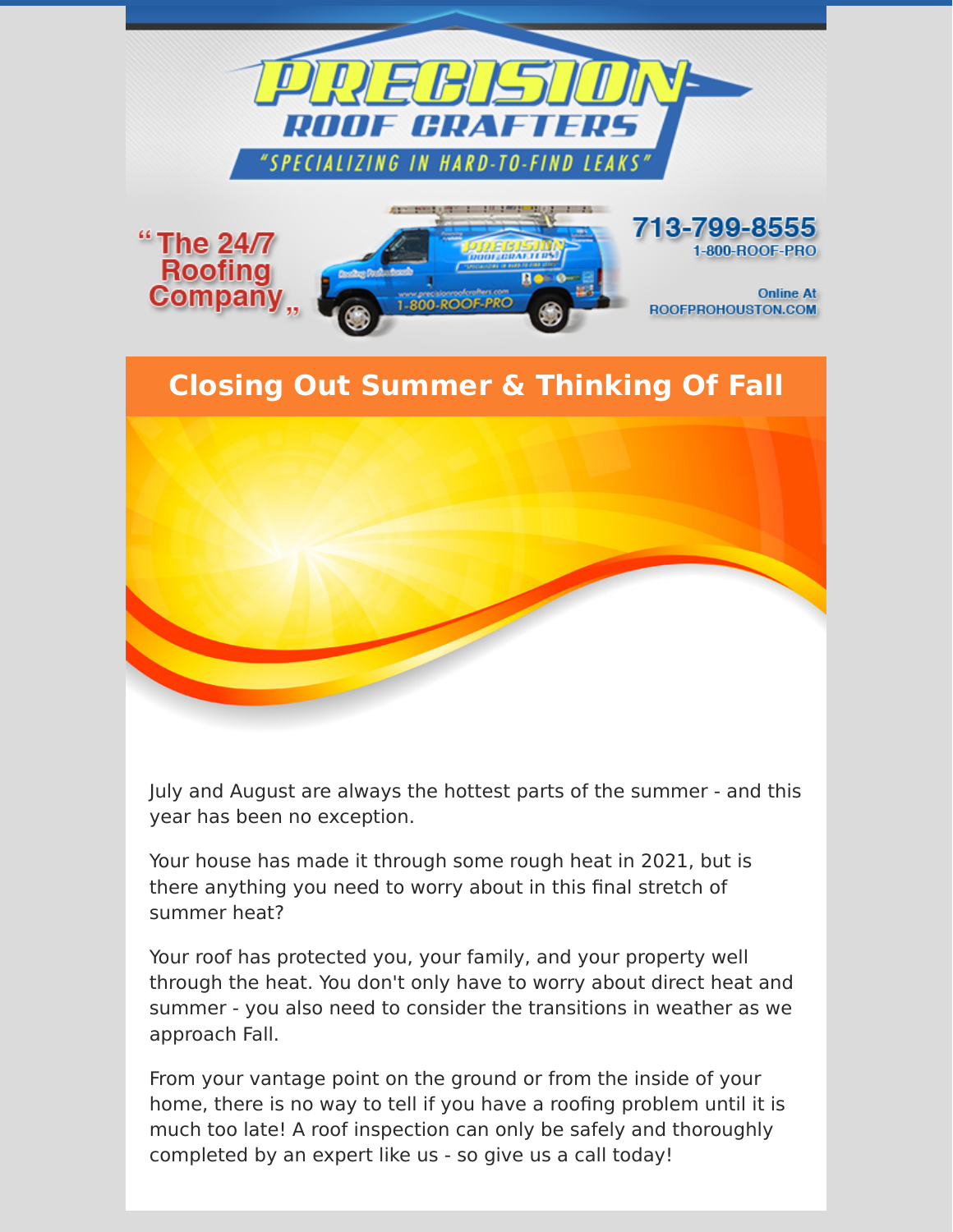## **[Request Service](https://www.precisionroofcrafters.com/contact-us.php)**



## **Beat The Heat Through The End of Summer**

While we usually look forward to the warmth of summer, right about now is when we are anxious for a bit of a cool weather break. Let's talk about a few tips and tricks to help you beat the heat through the end of summer and how your roof can help!

- **Power Down Electronics Whenever Possible** Computers and TVs (and other less efficient electronics) can throw off a lot of heat when left on and unattended. Unplugging those electronics can help you slightly drop the temperature in your home.
- **Know Your Body's Cooling Points** A cool, damp washcloth place at common places on your body where your pulse can be taken (like your wrist and neck) can help to quickly cool you down.
- **Your Roof Impacts Your Energy Bill** New roofs do a great job of protecting your home's structure and being a buffer to keep the outside elements at bay. As your roof ages, this buffer starts to break down. Without proper care, your roof will break down over time. This leaves your property more open to air exchange and water penetration. That means more of the outside air permeating your property, which leads to an